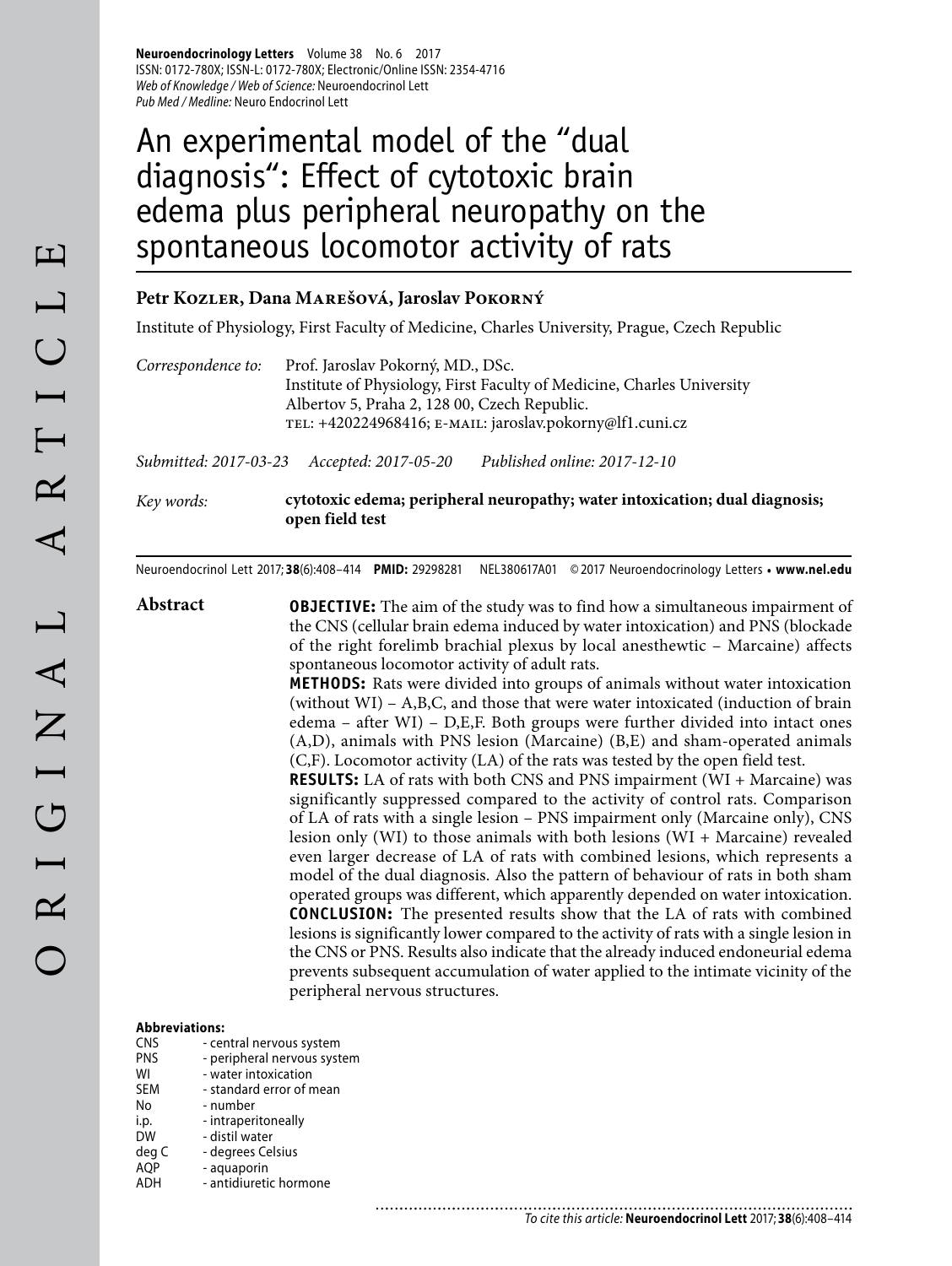## **INTRODUCTION**

The concept of dual diagnosis appears in the literature since seventies of the previous century in relation to the simultaneous occurrence of two serious clinical conditions in a single individual – mental disorder and addiction to alcohol or drugs. Ridgely *et al.* (1990) published a historical overview of diagnostic and therapeutic procedures of such comorbidity, pointed to the poor results of previous uniform treatment procedures of patients with either diagnosis and stressed the need for a specific treatment of each disease separately in the form of separate treatment protocols. They proved that with only patients treated according the new method an improvement of the mental health can be achieved and coexisting addictions coped. Since the mid-eighties the term dual diagnosis gets somewhat different content. It was used in another field of medicine, referring to the difficulties posed by treatment of two different comorbidities occurring simultaneously in one individual –injury of the spinal cord and the brain. Arzaga *et al.* (2003) and Macciocchi *et al.* (2008) reviewed their experience with such dual diagnosis and they noted that the simultaneous injury to the spinal cord and brain occurs frequently and this comorbidity may become a serious problem for acquiring adequate therapeutic and especially rehabilitation process.

Formerly, treatment procedures were targeted to only one type of injury, regardless of the fact that after overcoming the acute period, rehabilitation must consider the interaction of two different problems (Arzaga *et al.* 2003; Macciocchi *et al.* 2008). It is apparent that the brain injury slows down the functional improvement of spinal lesions. Inoue *et al.* (2013) developed an experimental model of a dual injury in rats and published findings, showing that damage of the contralateral (left) cerebral cortex, together with the spinal cord at the level of the right root C5 leads to considerably more severe damage to the right forelimb compared to isolated spinal cord injury. Daly *et al.* (2007) have shown that the current neurorehabilitation emphasis the welldefined, focused and reliably measurable rehabilitation procedures with specific indicators of the functional status. In their work, they mentioned that for the clinical procedures the results of studies of physical activity of rats in experimental models were essential (Biernaskie *et al.* 2001; Kolb *et al.* 1991; Jones *et al.* 1999).

The aim of this study was to determine whether and how the spontaneous locomotor activity of adult rats can be affected by the CNS impairment (brain edema induced by water intoxication) and PNS (brachial plexus blockade of right forelimb by local anesthetic – Marcaine). Because spontaneous locomotor activity of the rats depends on the normal forelimb function (Schallert *et al.* 2003), horizontal locomotor activity in the open field was tested. Open field test was introduced by Hall in 1934 and it is currently used in a wide spectrum of experimental studies (Hall, 1934; Aragao *et al.* 

2011; Russell *et al.* 2011; Jandová *et al.* 2014; Šlamberová *et al.* 2013; Meng *et al.* 2015).

## **MATERIAL AND METHODS**

All experiments were approved by the Ethical Committee of the First Faculty of Medicine (Charles University) and were in agreement with the Guidelines of the Animal Protection Law of the Czech Republic and Guidelines for the treatment of laboratory animals EU Guidelines 86/609/EEC. Male Wistar rats of our own bread were divided into groups with induced brain edema (water intoxicated – after WI) – D,E,F and those with no edema (without WI) – A,B,C. Both groups were further divided into intact ones (A,D) animals with PNS lesion (Marcaine administration) (B,E) and sham-operated animals (Aqua pro injectione instead of Marcaine) (C,F) (number of animals, their body weight and the group labelling is given in Tab.1).

#### *Surgery*

Lesion of the peripheral nervous system was achieved by injection of local anesthetic Marcaine in groups B and E into the vicinity of brachial plexus. Spontaneously breathing rats under isoflurane anaesthesia (Florante®, AbbVie Ltd.) in the supine position with abducted and fixed limbs were injected in the skin fold of the right axilla. During three minutes they received a third of the total dose into the inner aspect of the girdle and the other two thirds were applied above and below the girdle. Marcaine (bupivacaine hydrochloride – Marcain©, AstraZeneca plc) is a local anesthetic of the amide type with average latency time and rapid onset of action. It brings prolonged reversible blockade of the vegetative, sensitive and motor nerves and cardiac conduction. Marcaine blocks the passage of ions through voltage-gated sodium channels, thus blocking the formation and propagation of action potentials. The same procedure with aqua pro injectione instead of Marcaine was used in rats of the group C and F (sham operation).

The dose of anaesthetics used for brachial plexus blockade was determined according to the recommended dosage for adult humans (www.medicines. org.uk/emc/medicine/23926). For the brachial plexus blockade, 0.2 ml of 0.5% Marcaine solution was used. After Marcaine injection, inhalation anesthesia was completed and animals were kept to awake spontaneously on their side. Once the rat rose on all four limbs and began to move spontaneously, the open field test was performed. The time interval between the end of inhalation anesthesia and beginning of the open field test was 25 to 30 minutes depending on the wakening from anesthesia.

#### *Water intoxication*

Water intoxication was achieved by fractionized hyperhydration combined with administration of an antidiuretic drug desmopressin. Distil water (DW) in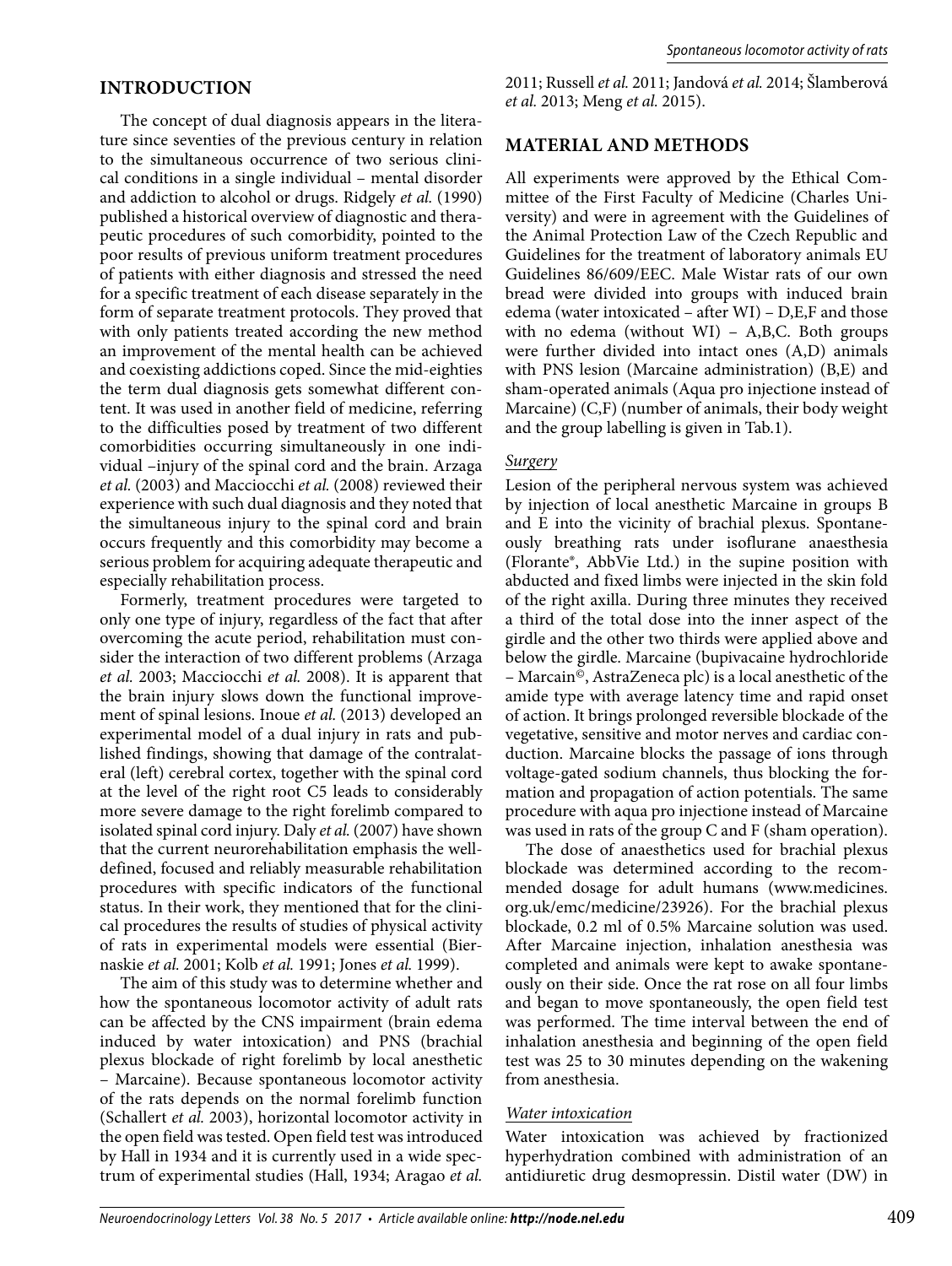the total amount of 20% of the animal's body weight was injected intraperitoneally (i.p.) in three consecutive doses within 24 hours. Each water injection was accompanied with i.p. injection of 1/3 of the total dose of desmopressin (0,032 μg/kg). Desmopressin (1-desamino-8-D-arginine vasopressin, OCTOSTIM®, Ferring) is an analogue of the human hormone arginine vasopressin (the antidiuretic hormone, or ADH) (www. rxmed.com/b.main/b2.pharmaceutical/OCTOSTIM. html). Method of water intoxication is derived from

the literary data (Olson *et al.* 1994, Vajda *et al.* 2000, Manley *et al.* 2000, Yamaguchi *et al.* 1997, Silver at al. 1999).

## *Open field test*

To test the locomotor activity of rats, we used the system Laboras (Metris, B.V., Netherland) for continuous registration and analysis of the locomotor activity. Laboras system consists of triangular shaped sensing platform (carbon fiber plate 700 mm x 700 mm x 1000 mm x 30 mm), positioned on two orthogonally placed sensortransducers and third fixed point attached to bottom plate. Makrolon cage (type III, 840 cm²) is placed on this platform. Any mechanical vibrations caused by the movement of the animal are converted into electrical signals, which are then evaluated using software Laboras. Animals were tested in a darkened room at a constant room temperature 22 to 23 deg C, always in the same time, between 9:00 and 12:00. Horizontal locomotor activity – average time spent in locomotion (s), average distance travelled (m) and average speed of locomotion (m/s) during one hour at time intervals of ten minutes were recorded and analysed.

## *Statistical evaluation*

The results of all measurements were statistically evaluated using the tests of the GraphPad Prism program (parametric ANOVA and nonparametric Kruskal-Wallis test, the statistical significance was set at 5%).

| <b>Tab. 1.</b> Number of animals, their body weight and the group |  |  |  |
|-------------------------------------------------------------------|--|--|--|
| labelling.                                                        |  |  |  |

| <b>Animals without</b> | A                 | В                 | C                 |  |
|------------------------|-------------------|-------------------|-------------------|--|
| water intoxication     | Control           | Marcaine          | Sham              |  |
|                        | group             | group             | group             |  |
| No                     | 11                | 8                 | 8                 |  |
| (Mean ± SEM) g         | $415.5 + 9.413$   | 417.0±11.62       | $408.8 \pm 10.35$ |  |
| <b>Animals after</b>   | D                 | F                 | F                 |  |
| water intoxication     | Control<br>group  | Marcaine<br>group | Sham<br>group     |  |
| No                     | 8                 | 8                 | 8                 |  |
| (Mean ± SEM) q         | $409.8 \pm 7.762$ | $409.4 \pm 7.250$ | 397±7.184         |  |

# **RESULTS**

Results in graphs give the average horizontal locomotor activity in all studied categories: average time spent in locomotion (s), average distance travelled (m) and average speed of locomotion (m/s) during one hour.

Overall results in all groups are given first: A, B, C rats without WI and D, E and F rats after WI (see also Table 1). Locomotor activity of all experimental animals was smaller than that of the control group (A). (Figure 1)

Locomotor activity of rats without water intoxication (groups  $B$  – Marcaine and  $C$  – Sham) was significantly lower in all studied categories when compared to the activity of the rats in the control group A. No difference was found between groups B (Marcaine) and C (Sham) (Figure 2).

When locomotor activity of rats after water intoxication (groups D, E, F) was compered, the data revealed that the locomotor activity of rats in group  $E$  (WI + Marcaine), which represents the dual diagnosis, was significantly lower compared to the activity of rats in



**Fig. 1.** All groups. Legend: horizontal axis: groups of animals A-F (see Tab. 1), vertical axis: units of the locomotor activity in the studied categories: s = second, m = metre, m/s = metre/second, \*p<0.05, \*\*p<0.01, \*\*\*p<0.001; results are given in averages  $\pm$ SEM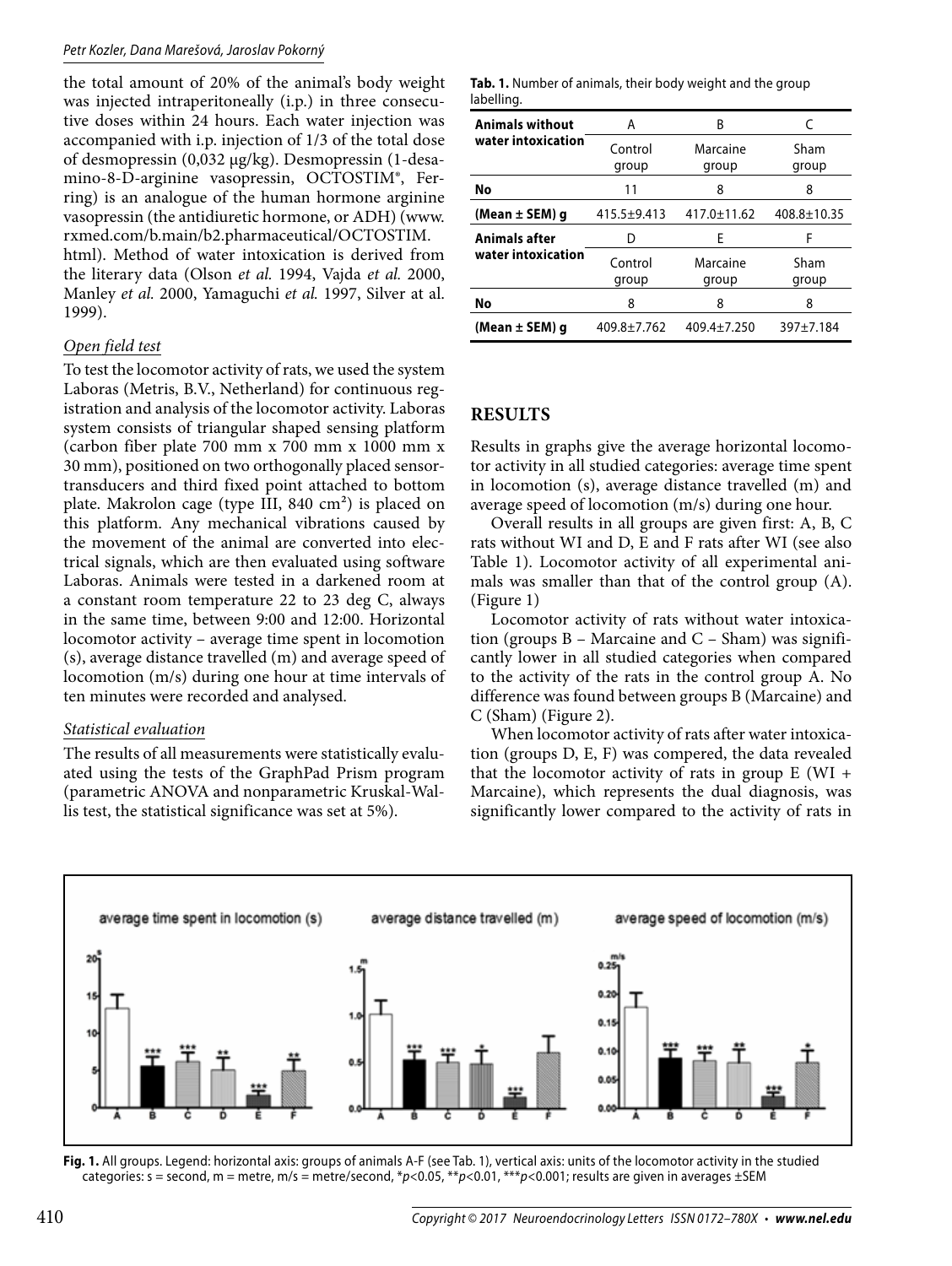groups D (WI only) and F (WI Sham). Between the groups D and F no significant difference in the locomotor activity was found (Figure 3).

Effects of different types of lesions are compared at Figure 4. Lesion of the peripheral nerve induced by the local anesthetic (Group B) was compared with the CNS lesion (group D – brain edema induced by water intoxication) and animals with both types of lesion (group E). Animals with combined lesion (group E) were less active compared to the rats in groups B and D (Figure 4).

Presented figures indicate that the locomotor activity of rats with induced lesions in the groups B through F (WI, Marcaine) was significantly suppressed compared with locomotor activity of control rats in group A. Locomotor activity of animals that were not intoxicated with water (experimental groups B – Marcaine and C – Sham) was significantly smaller compared to the activity of the rats in the control group A; however, there was no difference between groups B and C. All animals with water intoxication (WI) were very different from those who were not. Locomotor activity of rats in group  $E$  with two induced lesions (WI + Marcaine)

was significantly inhibited compared to the activities of rats in groups D (WI only) and F (WI Sham), but physical activity in groups D and F were the same. This finding shows difference in the behaviour between sham-operated animals in the dependence of the hydration status. Comparison of locomotor activities of rats with one lesion only (group B – Marcaine only and D – WI only) versus the group E with both lesions (WI + Marcaine) demonstrates a statistically significant decrease of locomotor activity of rats with both lesions, which may represent the dual diagnosis.

#### **DISCUSSION**

To explain changes in horizontal activities, described in present study, effect of single lesions should be mentioned first. Among the groups without water intoxication (groups A and B) a significant decrease in locomotor activity in group B (Marcaine group) was found compared with healthy rats (group A) in all categories examined (see Figure 2). This finding corresponds to the effect of the local anesthetic on the conductivity of the nerve fibers. As we stated in the methodology,



**Fig. 2.** Rats without WI. Legend: horizontal axis: groups of animals A-C (see Tab. 1), vertical axis: units of the locomotor activity in the studied categories: s = second, m = metre, m/s = metre/second, \*p<0.05, \*\*p<0.01, \*\*\*p<0.001; results are given in averages  $\pm$ SEM



**Fig. 3.** Rats after WI. Legend: horizontal axis: groups of animals D-F (see Tab. 1), vertical axis: units of the locomotor activity in the studied categories:  $s =$  second,  $m =$  metre,  $m/s =$  metre/second,  $*p < 0.05$ ,  $**p < 0.01$ ,  $**p < 0.001$ ; results are given in averages ±SEM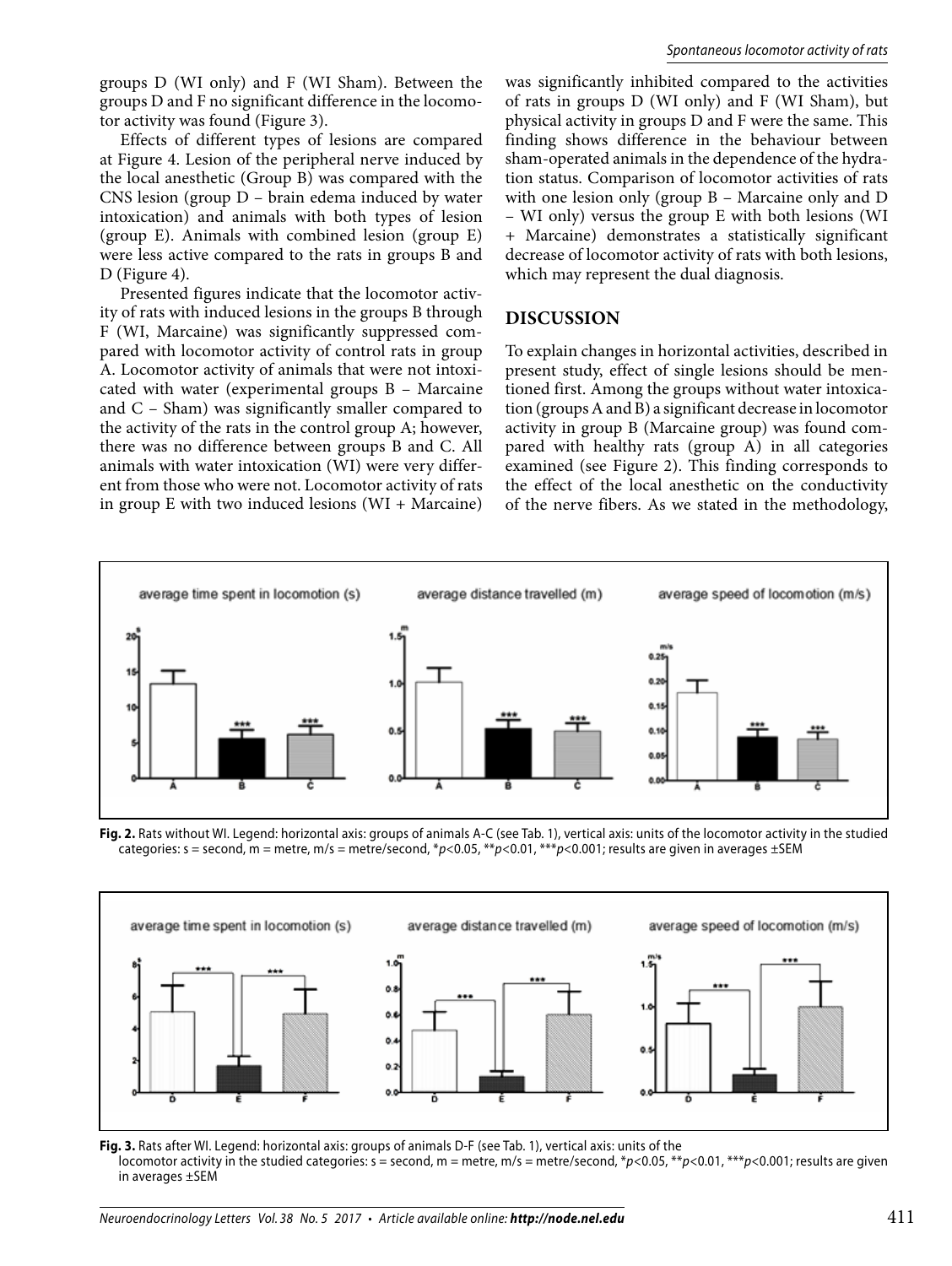

**Fig. 4.** Groups B (Marcaine only), D (WI only), E (Marcaine + WI). Legend: horizontal axis: groups of animals B, D, E. (see Tab. 1), vertical axis: units of the locomotor activity in the studied categories:  $s =$  second,  $m =$  metre,  $m/s =$  metre/second,  $*p < 0.05$ ,  $**p < 0.01$ ,  $***p < 0.001$ ; results are given in averages ±SEM

Marcaine 0.5% causes a prolonged reversible blockade of the vegetative, sensitive and motor nerves that prevents the ionic flows across the nerve fiber membrane and thus blocks generation and propagation of action potentials. This effect was induced in our study by Marcaine injection into the proximity of the brachial plexus and resulted in the weakening of the right forelimb together with the decline of the monitored locomotor activity.

Locomotor activity of rats with water intoxication (group D – after WI) was lower than that in control rats (group A) (see Figure 1). This decrease was caused by the induced cellular edema. Cellular edema in general reduces the initiation and conduction of upper limbs movements during locomotion, without functional or anatomical distress of the pathway that controls the movements (Inoue *et al.* 2013). Origin, timing and consequences of cellular brain edema induced by water intoxication are known. Water intoxication reduces the amount of solutes in the extracellular compartment due to their marked dilution and causes hypoosmolality. This creates an osmotic gradient that activates the movement of water from the extracellular space into the cell. Accumulation of water in the cell triggers a cascade of events that leads to failure of cellular metabolism and development of cytotoxic edema (Klatzo 1967; Go 1997; Kimlberg 1995). Recent view on the pathophysiology of cytotoxic edema was described by Liang *et al.* (2007). Cytotoxic edema is a premorbid cellular process (synonyms a cellular edema, oncotic cell swelling or oncosis) whose primary attribute is an influx and intracellular accumulation of extracellular Na<sup>+</sup> and other cations into neurons and astrocytes. Influx of cations leads to an influx of anions in order to maintain electroneutrality, and combinations of these phenomena controls the influx of water into the cells. Water passes membrane through specific water channels – aquaporins (AQP). An essential role for the movement of water in the CNS and for the formation

of cellular edema has AQP4 (Agre *et al.* 2004; Manley *et al.* 2000; Wells 1998; Pasantes-Morales *et al.* 2002; Papadopoulos & Verkman 2007; Hsu *et al.* 2015). Cytotoxic edema itself does not lead to brain swelling, but that depletes the extracellular space for  $Na<sup>+</sup>$ , Cl<sup>-</sup> and water, creating a new gradient for the flow of those molecules and water from the capillaries of the gliovascular complex (BBB). As a result of the loss of selective permeability of the BBB, the new gradient created by cytotoxic edema leads to formation of ionic edema, the process known as brain edema, which is characterized by increased water content and the volume of the brain (Klatzo, 1967; Michinaga & Koyama, 2015).

Reversible form of the cellular edema induced by water intoxication is currently used as routine experimental model (Olson *et al.* 1994; Vajda *et al.* 2000; Manley *et al.* 2000; Yamaguchi *et al.* 1997). Though supposed to be reversible, cytotoxic edema (oncotic, ischemic, traumatic) defined as premorbid cellular process (Liang *et al.* 2007), leads to various functional and anatomical abnormalities (Marešová *et al.* 2014; Kozler & Pokorný 2012; Creed *et al.* 2011; Onaya 2002; Tolunay *et al.* 2015; Placha *et al.* 2016).

For the interpretation of changes in horizontal activities documented in our study, effects of combined and simultaneous lesions should be analysed. Rats in Group E were intoxicated with water and Marcaine was injected into neural structures of brachial plexus. Locomotor activity of those rats was significantly more suppressed in all the criteria compared to the groups B (Marcaine only without WI) and D (WI only) (see Fig 4). Combined lesions lead to a greater deficit than the isolated lesions. In Group B the effect was due to a local anesthetic only and in group D it was effect of the induced cellular edema. In group E conditions of the dual diagnosis were fulfilled. The above finding can thus be summarized: between groups A and D, the group D (WI only) had lower activity which confirms the dampening effect of brain edema on locomotion. In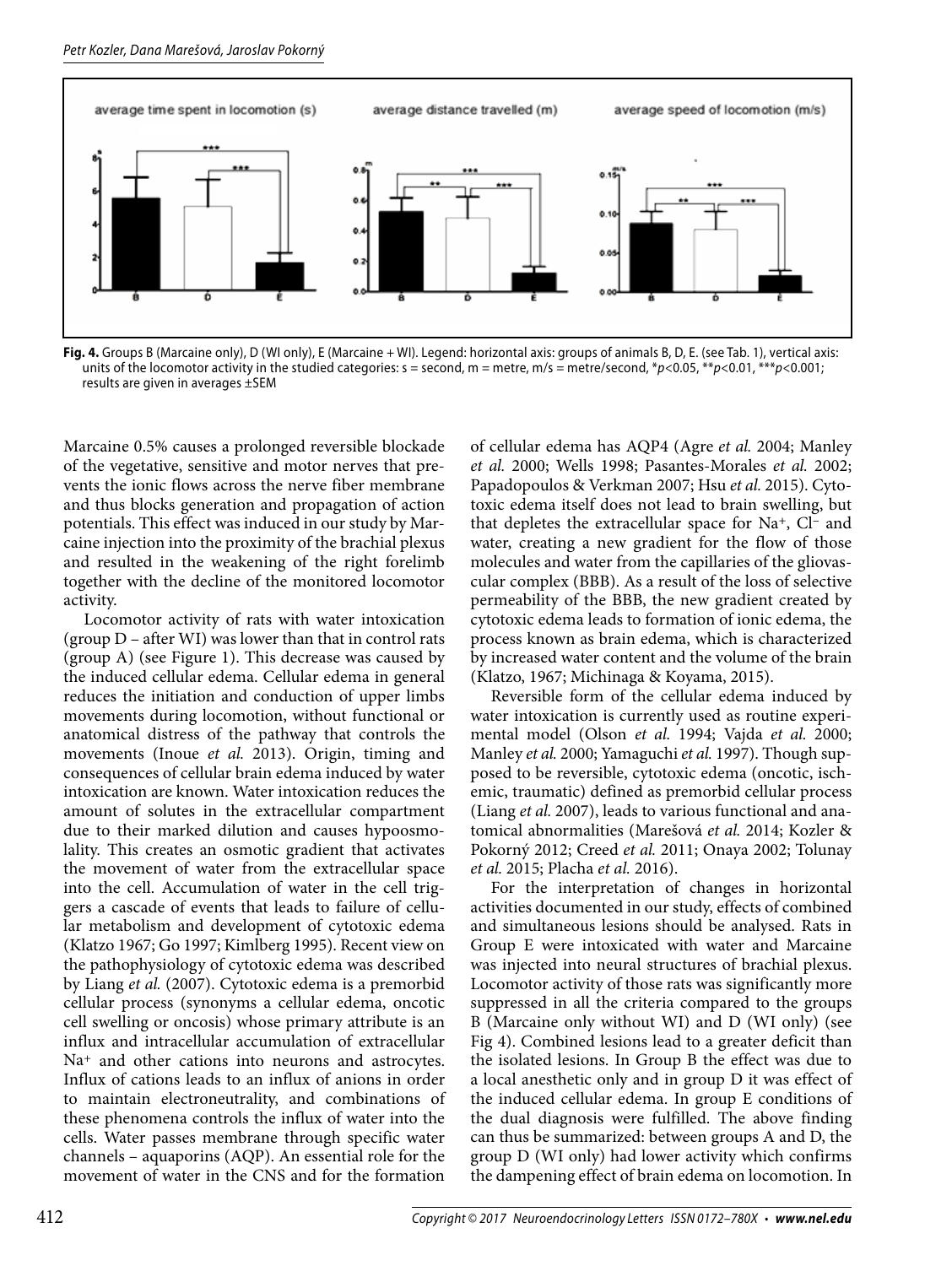group B (Marcaine only) the malfunction of the right forelimbs developed due to Marcaine effect only, meanwhile in group E, this effect is potentiated by general depressant effect of brain edema, and the horizontal locomotor activity is worst among all categories examined compared to groups B (Marcaine only) and D (WI only).

Our findings are fully in agreement with the already published data on the damage of the contralateral (left), cerebral cortex, together with the spinal cord at the level of the right C5 root. The combined lesion leads to considerably more severe damage to the right forelimb compared to isolated spinal cord injury (Inoue *et al.* 2013). The issue of dual diagnosis was studied by other authors and results of experimental studies in rodents confirmed greater attenuation of physical activity for combined lesions of the brain and spinal cord in comparison with isolated lesion (Kokotilo *et al.* 2009; Schallert *et al.* 2003; Strong *et al.* 2009). All these studies concern combined lesions of the two CNS structures – the brain and spinal cord. Our results showed that combined CNS impairment (induced cellular edema) and PNS (Marcaine effect) also leads to a significant attenuation of locomotor activity of rats in comparison with the isolated lesions. No literary data could be found about the dual diagnosis combining CNS and PNS lesion.

Our results showed no differences between treatment groups B (Marcaine) and C (Sham) (see Figure 2). It can be expected that the volume of 0.2 ml of water that formed a fluid depot in the intimate proximity of the nerves in brachial plexus induced by its volumetric effect a compressive neuropathy.

The fact that of compression of nerve fibers brings impairment of their function was demonstrated in rats in experimental models: Compression with a miniclamp for 2 seconds or a compression by a minicuff inflated to 50 mmHg resulted in an increased endoneural pressure and subsequent impairment of axonal conduction (Igarashi *et al.* 2005; Rydevik *et al.* 1980).

Locomotor activity of rats in the Sham group without WI (C) was entirely different from the locomotor activity in Sham group after WI (F). Results in the Group F were similar to those in the group D, which means that the locomotor activity impairment is an effect of induced cellular brain edema, without concomitant effect of neuropathy (see Figure 3). This finding can be explained on the basis of endoneurial environment homeostasis (Grambalova *et al.* 2015). Water intoxication induces intracellular edema, not only in the CNS but also in the PNS (Fishman 2006). Under physiological conditions, the function of axons and myelin sheaths is maintained by the homeostasis of endoneurial environment within the peripheral nerve. Homeostasis has several mechanisms, but the main role has endoneurial microvessels, which have, with the exception of brain capillaries, least permeable endothelium of all the other blood vessels in the body (Mizisin *et al.* 

2011; Olsson 1990). Water intoxication undoubtedly affects the endoneurial homeostasis (Fishman 2006) and the development of cytotoxic edema (as described above in connection with induced cellular edema) leads to intracellular – endoneurial – hyperosmolality. In the so changed endoneurial microenvironment, water injected to the intimate proximity of peripheral nerve cannot accumulate and induce nerve compression, because due to the direction of the osmotic gradient water quickly moves into the endoneurial hyperosmolar environment. Absorption of 0.2 ml of water thus cannot affect the nerve function. Volume of Aqua pro injection was the same as the dose of Marcaine. It can explain the different locomotor activity of both sham groups (C, F) and very similar locomotor activity of rats in the sham group F and group D (WI only).

# **CONCLUSION**

The aim of our study was to determine whether and how the spontaneous locomotor activity of adult rats may be affected in conditions of the parallel impairment of CNS (brain edema induced by cellular water intoxication) and PNS (right forelimb brachial plexus blockade by local anesthetic). The most important aspect in the presented results is the evidence that locomotor activity of the rats with combined lesions is significantly worse than the activity of rats with isolated lesions. This finding is consistent with the current literature data on the effects of dual diagnosis on locomotor activity. It should be emphasized that we employed a combination of the CNS and PNS lesions, which has not yet been published. The results of our study also showed that the induced endoneurial edema prevents the accumulation of water applied to the intimate proximity of peripheral nerve.

# **ACKNOWLEDGEMENTS**

Supported with PROGRES Q35/LF1

#### REFERENCES

- 1 Agre P, Nielsen S, Ottersen OP eds (2004). Brain Water Homeostasis. Neuroscience. **129**: 849–1054.
- 2 Aragão Rda S, Rodrigues MA, de Barros KM, Silva SR, Toscano AE, de Souza RE, Manhães-de-Castro R (2011). Automatic system for analysis of locomotor activity in rodents--a reproducibility study. J Neurosci Methods. **195**: 216–221.
- 3 Arzaga D, Shaw V, Vasile AT (2003). Dual diagnoses: the person with a spinal cord injury and a concomitant brain injury. SCI Nurs. **20**: 86–92.
- Biernaskie J, Corbett D (2001). Enriched rehabilitative training promotes improved forelimb motor function and enhanced dendritic growth after focal ischemic injury. J Neurosci. **21**: 5272–5280.
- 5 Creed JA, DiLeonardi AM, Fox DP, Tessler AR, Raghupathi R (2011). Concussive brain trauma in the mouse results in acute cognitive deficits and sustained impairment of axonal function. J Neurotrauma. **28**: 547–563.